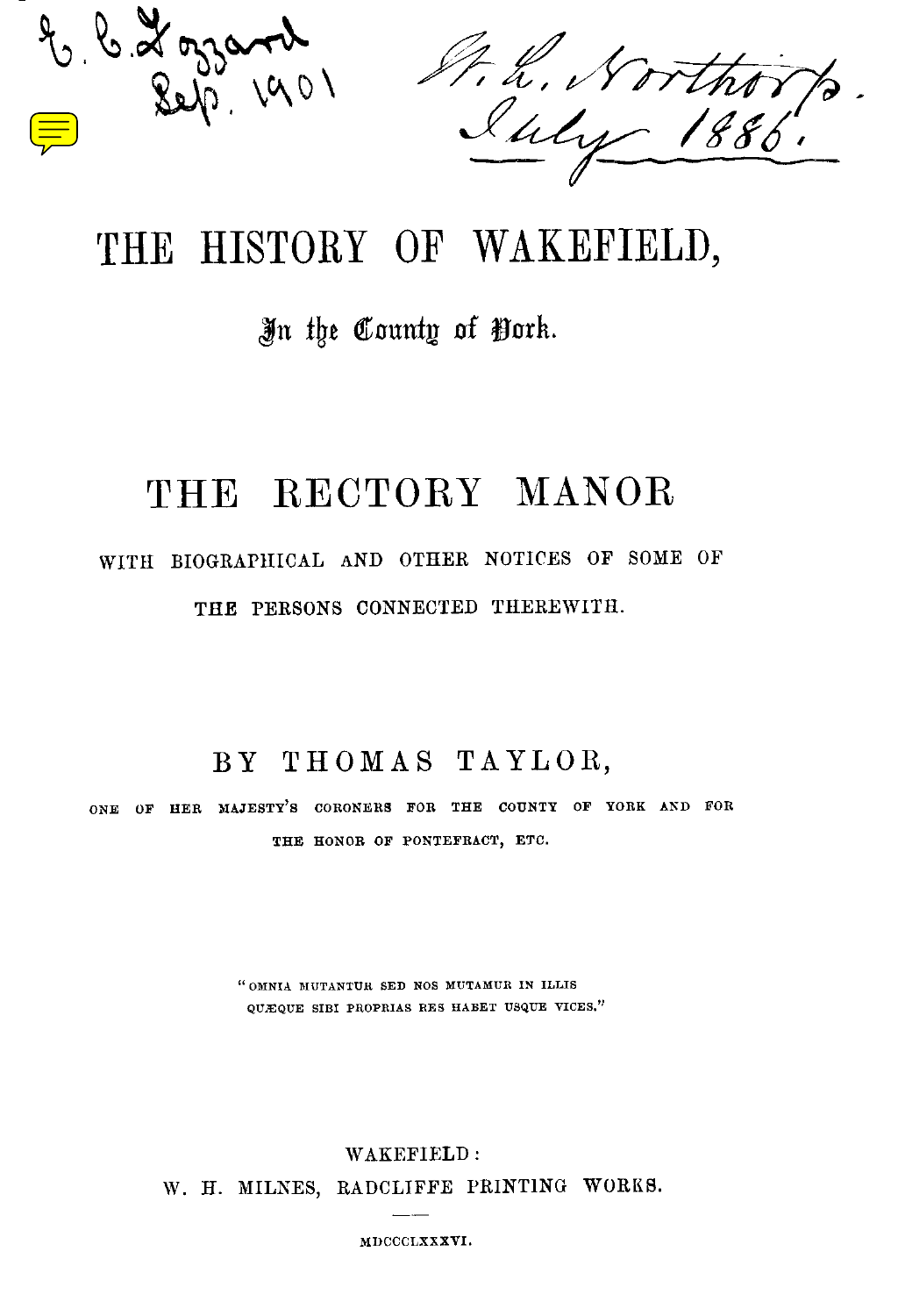## PREFACE.

 $\overline{\phantom{a}}$ 

FIFTY years ago I had the privilege of accompanying my maternal Grandfather to the Courts of various Manors in this neighbourhood, and from his casual remarks I came to the conviction, that the Chroniclers of this locality had done injustice to the dear old town of Wakefield, in assigning to her a secondary position only . From that early date I commenced to collect materials for a correct account of my native place. In the first instance I thought that a history of the Rectory Manor to the end of the 18th Century, and of Cliff Field (including St. John's Church, ancient and modern), with a description of the local government of Wakefield, would form a good sized volume. However, the extraordinary opinions which I found to be entertained by several persons respecting the Rectory Manor and Tithes, in consequence principally of supposed difficulties in the title to the property, induced me to enter into fuller details than originally contemplated, and consequently the account of the Rectory Manor (and matters connected therewith) became sufficient to make up a volume in itself.

Several of my friends having from time to time applied to me for information, and found that I had in print the particulars they required, lately presented to me an urgent request that I would at once issue the volume treating of the Rectory Manor. Although to no one will the deficiences in the work be more apparent than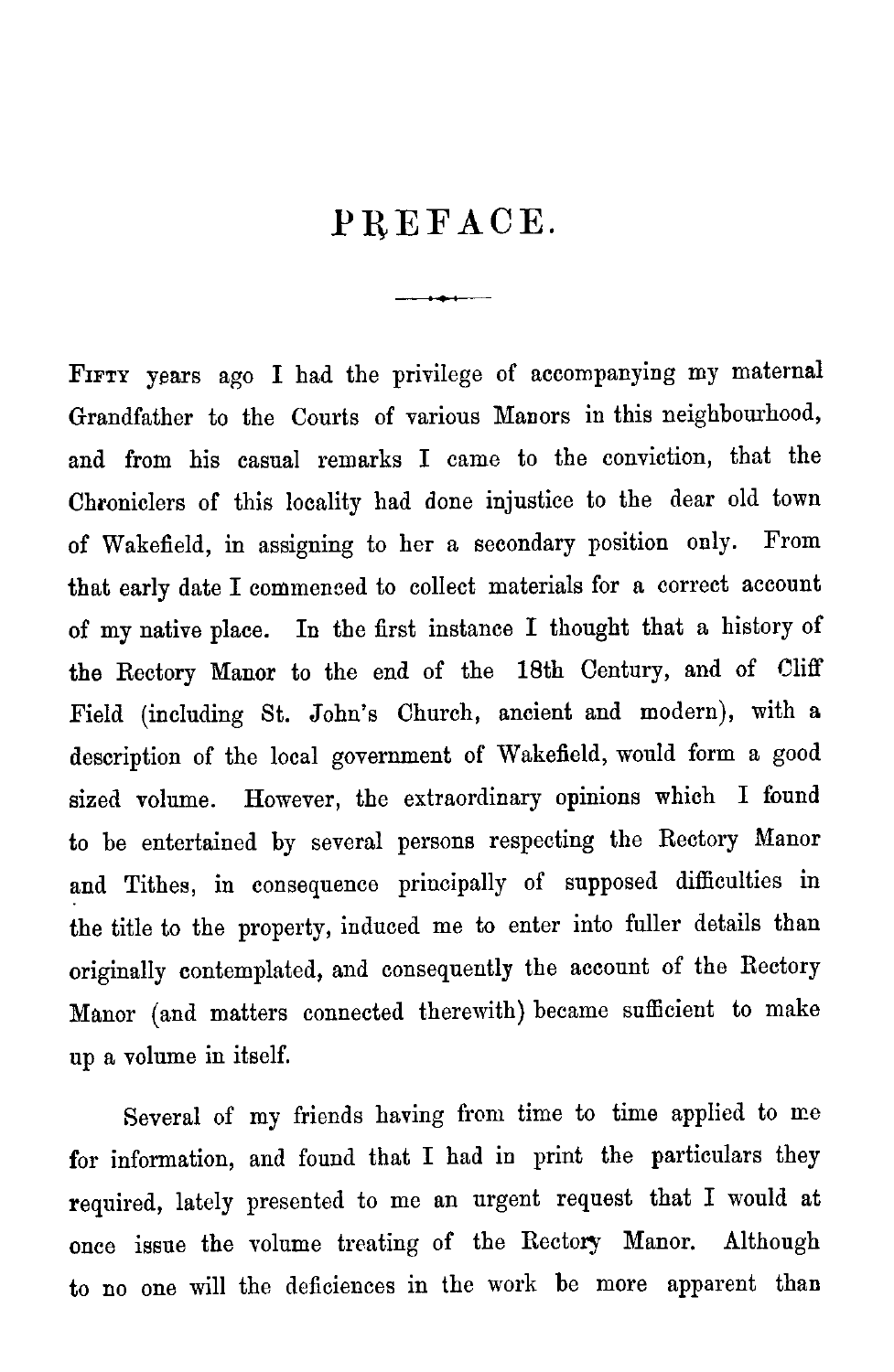#### *Preface .*

they are to myself, I have complied with the request. I trust, however, that the copious Index (the preparing of the greater portion of which occupied my time during a long period of convalescence spent at Southport in 1877), will to some extent compensate for the fragmentary state of the contents of the book.

Among those to whom I have been indebted for assistance I must especially express my thanks to Mr. MOREHOUSE, F.S.A., for the loan of the deed, an extract from which will be found on page 48, *et infra*; and to Messrs. GILL and PLEWS for their communications respecting the recent dealings with the Manor. At the same time I mast not omit to mention my obligations to Mr. MILNES, my Publisher, for getting together the parts previously printed and for completing the work.

**THE CLIFF, WAKEFIELD, Easter, 1886 .**